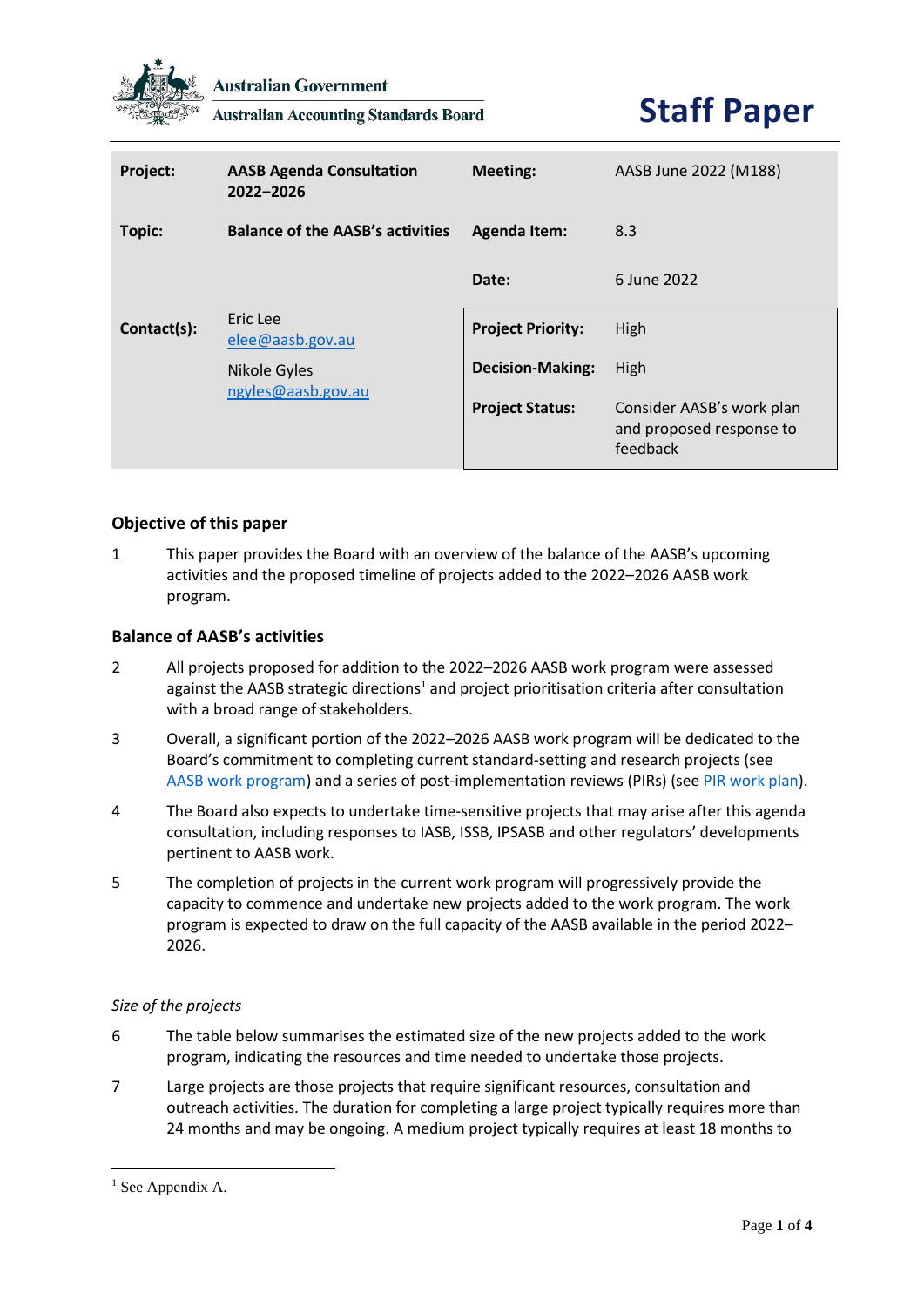complete. Other projects that do not fall into the medium or large categories are considered small, such as narrow-scope projects.

|                                  | Large                                                                           | <b>Medium</b>                                 | <b>Small</b>                                |
|----------------------------------|---------------------------------------------------------------------------------|-----------------------------------------------|---------------------------------------------|
| <b>Standard-setting projects</b> | Sustainability<br>$\bullet$<br>reporting<br>Service<br>performance<br>reporting | Public sector long-<br>term discount<br>rates | Imputation<br>$\bullet$<br>franking credits |
| <b>Research projects</b>         | Intangible assets                                                               |                                               | Going concern<br>٠<br>disclosures           |
| <b>Monitor and influence</b>     |                                                                                 |                                               | Digital financial<br>٠<br>reporting         |

#### *Sectors impacted*

8 As the AASB has the role of setting accounting standards for all sectors, the balance of the AASB's activities also considers how each project is relevant to the sectors.

9 The table below is a summary of sectors that each project is related to:

| Project                                | <b>Sectors impacted</b> |  |  |  |  |
|----------------------------------------|-------------------------|--|--|--|--|
| <b>Standard-setting projects</b>       |                         |  |  |  |  |
| Public sector long-term discount rates | Public sector           |  |  |  |  |
| Sustainability reporting               | All sectors             |  |  |  |  |
| Service performance reporting          | NFP sector              |  |  |  |  |
| Imputation franking credits            | For-profit sector       |  |  |  |  |
| <b>Research projects</b>               |                         |  |  |  |  |
| Intangible assets                      | All sectors             |  |  |  |  |
| Going concern disclosures              | All sectors             |  |  |  |  |
| <b>Monitor and influence</b>           |                         |  |  |  |  |
| Digital financial reporting            | All sectors             |  |  |  |  |

## *Priorities and urgency*

*10* The table below summarises the importance and urgency of each project that stakeholders suggest. Sustainability reporting has a high urgency because there have been rapid international developments on this subject. To keep pace with the expected ongoing international developments in sustainability, the Board decided to commence the project. The rest of the projects are not of high urgency. Stakeholders have not requested the AASB to resolve those matters immediately.

| <b>Project</b>                         | Importance | <b>Urgency</b> |  |  |
|----------------------------------------|------------|----------------|--|--|
| <b>Standard-setting projects</b>       |            |                |  |  |
| Public sector long-term discount rates | High       | <b>Medium</b>  |  |  |
| Sustainability reporting               | High       | High           |  |  |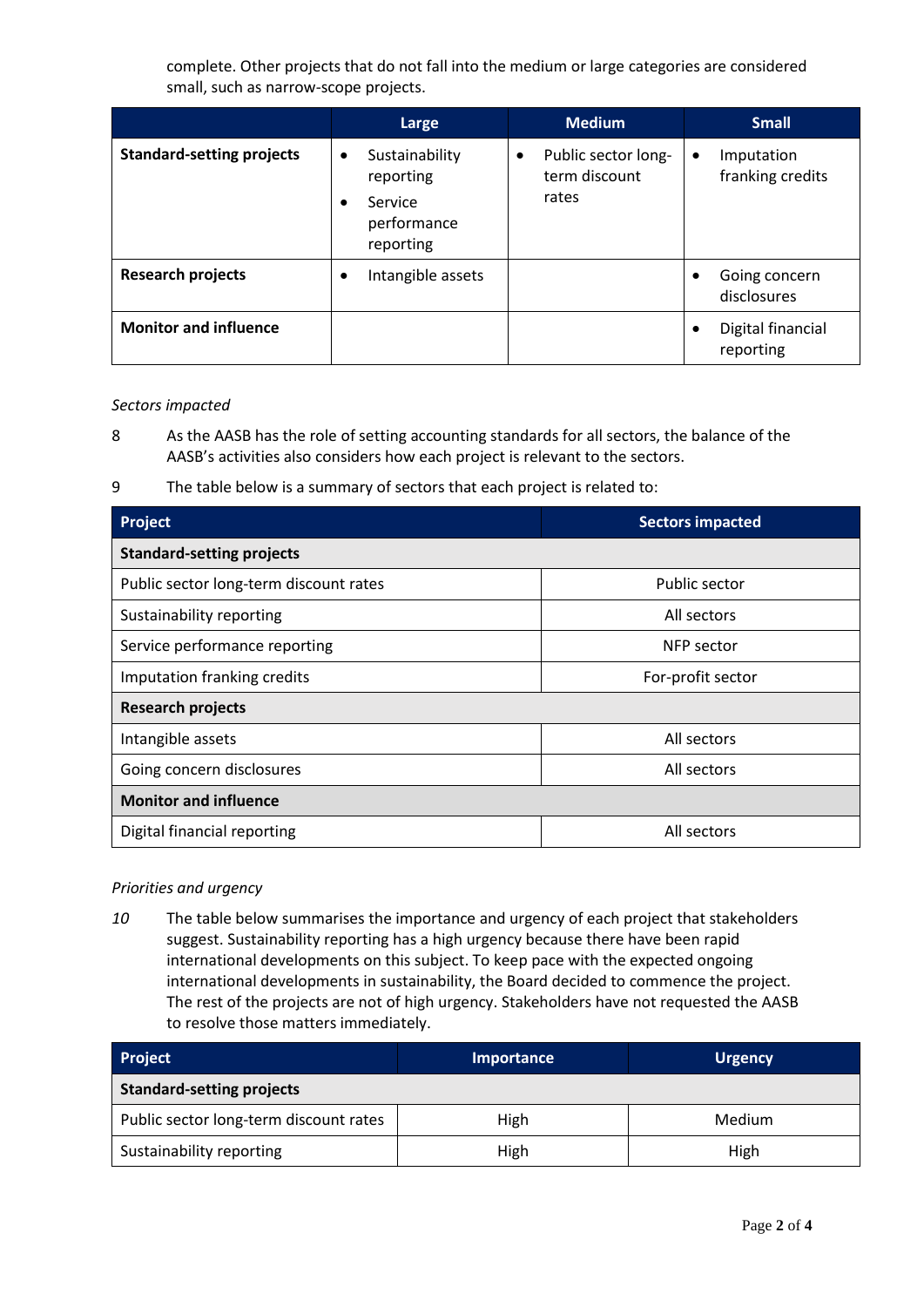| Project                       | Importance | <b>Urgency</b> |  |  |  |
|-------------------------------|------------|----------------|--|--|--|
| Service performance reporting | Medium     | Medium         |  |  |  |
| Imputation franking credits   | Medium     | Medium         |  |  |  |
| <b>Research projects</b>      |            |                |  |  |  |
| Intangible assets             | High       | Medium         |  |  |  |
| Going concern disclosures     | High       | Medium         |  |  |  |
| <b>Monitor and influence</b>  |            |                |  |  |  |
| Digital financial reporting   | Medium     | Low            |  |  |  |

## *Projected timelines*

- 11 Considering all factors, including the discussion above, staff set out the expected timelines of the new projects added to the work program.
- 12 A project plan for each project added to the work program will be developed. The project plans are expected to cover the scope, resources required, research needs and expected timelines.
- 13 The table below sets out the expected timelines for the new projects:

| Project                                |                | 2022 |    | 2023           |                |    | 2024           |                |                |                | <b>Subsequent</b><br>periods |
|----------------------------------------|----------------|------|----|----------------|----------------|----|----------------|----------------|----------------|----------------|------------------------------|
|                                        | Q <sub>3</sub> | Q4   | Q1 | Q <sub>2</sub> | Q <sub>3</sub> | Q4 | Q <sub>1</sub> | Q <sub>2</sub> | Q <sub>3</sub> | Q <sub>4</sub> |                              |
| <b>Standard-setting projects</b>       |                |      |    |                |                |    |                |                |                |                |                              |
| Public sector long-term discount rates |                |      |    |                |                |    |                |                |                |                |                              |
| Sustainability reporting               |                |      |    |                |                |    |                |                |                |                |                              |
| Service performance reporting          |                |      |    |                |                |    |                |                |                |                |                              |
| Imputation franking credits            |                |      |    |                |                |    |                |                |                |                |                              |
| <b>Research projects</b>               |                |      |    |                |                |    |                |                |                |                |                              |
| Intangible assets                      |                |      |    |                |                |    |                |                |                |                |                              |
| Going concern disclosures              |                |      |    |                |                |    |                |                |                |                |                              |
| <b>Monitor and influence</b>           |                |      |    |                |                |    |                |                |                |                |                              |
| Digital financial reporting            |                |      |    |                |                |    |                |                |                |                |                              |

## **Question for Board members:**

Question 1: Do Board members agree with the proposed timelines for the new projects?